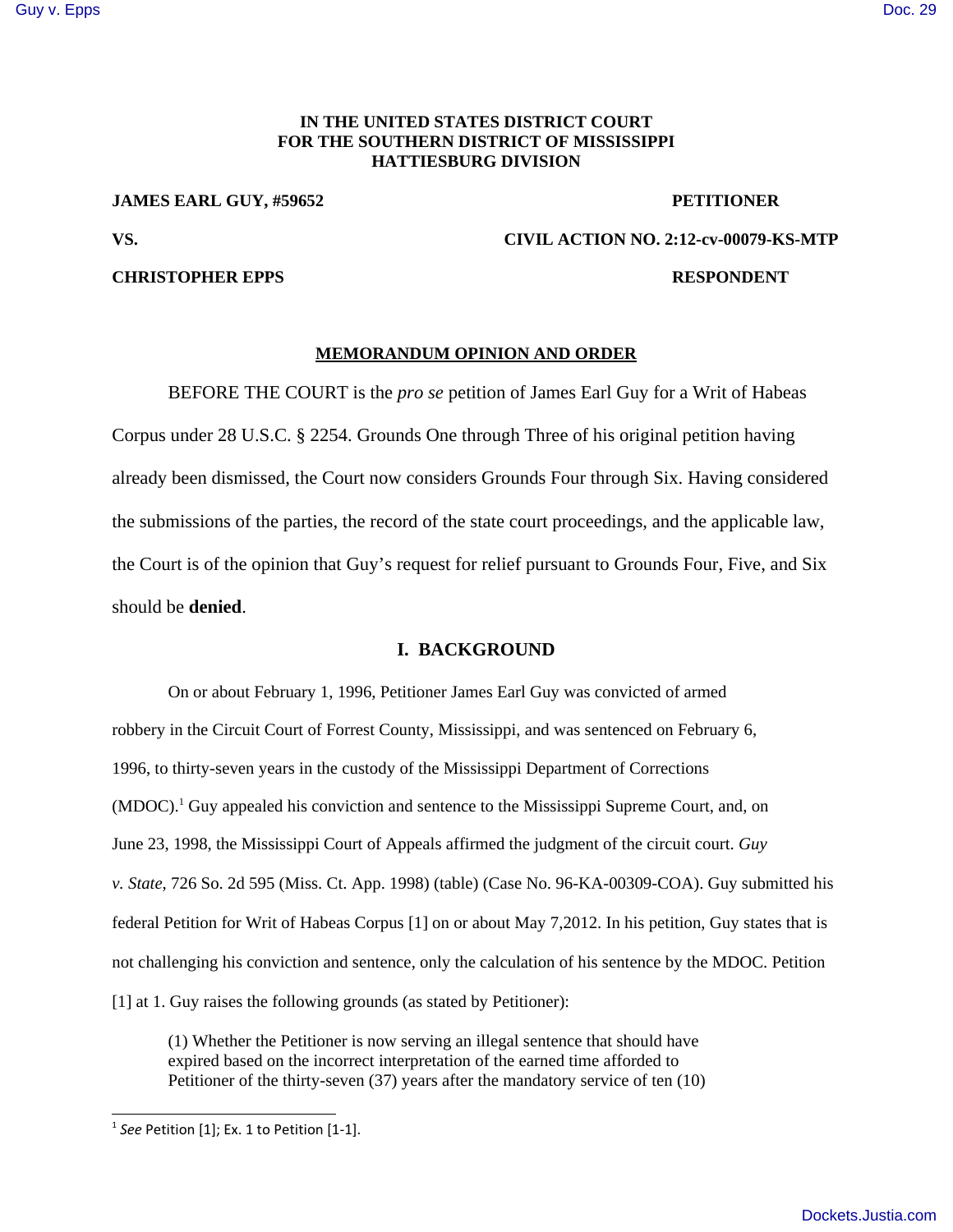### years?

(2) Whether Miss. Code Ann. §§ 47-5-138 and 47-5-139(1)(e) are interchangeable mechanisms? (3) Whether the term of thirty-seven (37) years or twenty-seven (27) years were (sic) imposed by the court upon Petitioner? (4) Whether the Petitioner is serving an illegal sentence now because the incorrect calculated totality of earned time afforded to Petitioner would have caused his present sentence to expire before alleged parole violation? (5) Petitioner is now serving an illegal sentence by the Mississippi Department of Corrections adding 1,466 days of "street time" to petitioner's tentative and maximum dates changing his quantum of punishment in violation of, but not limited to; U.S. Parole Commission 63 A.L.R. Fed. 328 at 28 C.F.R. § 2.52(c)(2) and Miss. Code Ann. § 47-4-27 (1972) as amended, House Bill No. 372. (6) Petitioner is now serving an illegal sentence by failure of the Mississippi Department of Corrections to award Petitioner meritorious earned time incentives (M.E.T.) for participation in approved work program in violation of, but not limited to; Miss. Code Ann. § 47-5-142(1)(2).

*See* Petition [1] and Amended Petition [6].<sup>2</sup>

The procedural history surrounding Guy's claims is complex and spans a number of

years. Respondent submits that Guy first raised the issue of his earned time calculation in a

"Notice of Motion" and "Petition for an Order to Show Cause" filed in the Greene County

Circuit Court on July 2, 2004. Ex. C to Motion [11-3]. After the Greene County Circuit Court

dismissed the motion, Guy appealed the dismissal to the Mississippi Supreme Court. On

November 22, 2005, the Mississippi Court of Appeals filed a written opinion (case number

2004-CP-01979-COA) reversing and remanding the case back to the Greene County Circuit

Court, finding that the circuit court improperly treated the motion as one for post-conviction

 $2$  Guy essentially argues that the MDOC's sentence calculation is incorrect because it is calculating his earned time as a percentage of the twenty‐seven years which remain on his sentence after he finished serving the first ten mandatory years of his sentence, rather than his thirty‐seven year sentence. Guy complains that on his initial sentence computation, his tentative discharge date was February 9, 2013. Ex. A to Petition [1‐2]. Subsequently, according to an inmate computation sheet dated December 7, 2003, he claims the MDOC wrongfully changed his tentative release date to February 8, 2018. Ex. C to Petition [1‐4].

In Ground Four of his Petition [1] and Grounds Five and Six of his Amended Petition [6], Guy appears to argue that had the MDOC properly calculated his sentence, his sentence would have expired before his alleged parole violation; that the MDOC incorrectly added 1,466 days to his tentative release date rather than subtracting them; and that the MDOC failed to award him MET to which he is entitled. *See* Petition [1] and Amended Petition [6]. Guy was apparently released on parole on or about May 30, 2006, and was again incarcerated on or about February 2, 2010. *See* Ex. D to Petition [1‐5] at 1.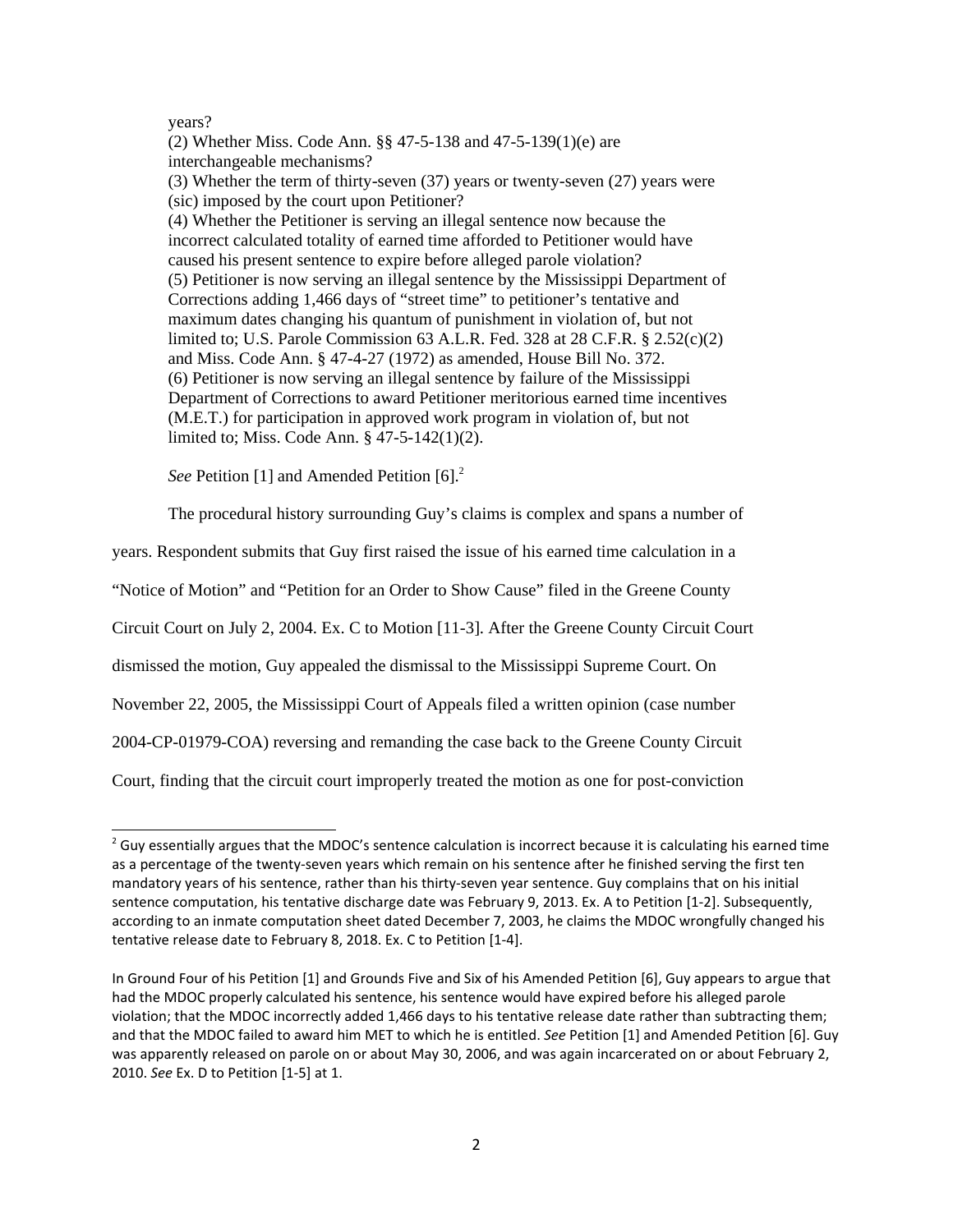collateral relief but that Guy's failure to exhaust his administrative remedies precluded consideration of his claims.<sup>3</sup> The Court of Appeals stayed the proceedings of the Greene County Circuit Court for ninety days so that Guy could exhaust his administrative remedies. Ex. D to Motion [11-4]; *Guy v. State*, 915 So. 2d 508 (Miss. Ct. App. 2005).

On January 13, 2006, Guy filed a "Motion to Proceed for Relief from Judgment and/or Order" in the Mississippi Supreme Court, stating that he filed his complaint with the MDOC Administrative Remedies Program (ARP) and it was dismissed, $4$  and that he was now asking the court to address the merits of his claims. Ex. E to Motion [11-5]. On February 1, 2006, the Mississippi Supreme Court dismissed the motion as improperly filed, finding that it should have been filed in the circuit court. Ex. F to Motion [11-6].

On May 11, 2006, the Greene County Circuit Court entered an order stating that the stay ordered by the Court of Appeals had expired and there was no evidence before the court that Guy had exhausted his administrative remedies.<sup>5</sup> The court granted Guy a twenty-day extension to supplement his petition by obtaining copies of the disposition of his original ARP regarding the calculation of his sentence. Ex. G to Motion [11-7]. On June 20, 2006, the Greene County Circuit Court entered an order dismissing Guy's action because he never provided any further information regarding the completion of the ARP process. *Id*. at 4.

In his current petition, Guy also references Case No. 2011-M-00830 filed in the Mississippi Supreme Court. In that case, Guy filed an Application for Leave to Proceed in the Trial Court on June 16, 2011, raising issues substantially similar to those raised in the instant habeas petition. *See* Ex. A to Motion [11-1]. On August 31, 2011, the Mississippi Supreme Court denied the application, holding that it did not make a substantial showing of the denial of a state or federal right as required by Miss. Code Ann. § 99-39-27(5). *See* Ex. B to Motion [11-2].

 $3$  Guy claimed he exhausted his administrative remedies but could not produce any proof due to numerous "shakedowns." *Guy v. State*, 915 So. 2d 508, 510 (Miss. Ct. App. 2005).

<sup>&</sup>lt;sup>4</sup> The Legal Claims Adjudicator stated in a letter dated December 6, 2005, that Guy had previously filed an ARP grievance on the same issue; thus, the grievance was not processed. Ex. E to Motion [11‐5] at 15.

<sup>&</sup>lt;sup>5</sup> The court held that the letter dated December 6, 2005, from the Legal Claims Adjudicator rejecting Guy's grievance was insufficient. Ex. G to Motion [11‐7].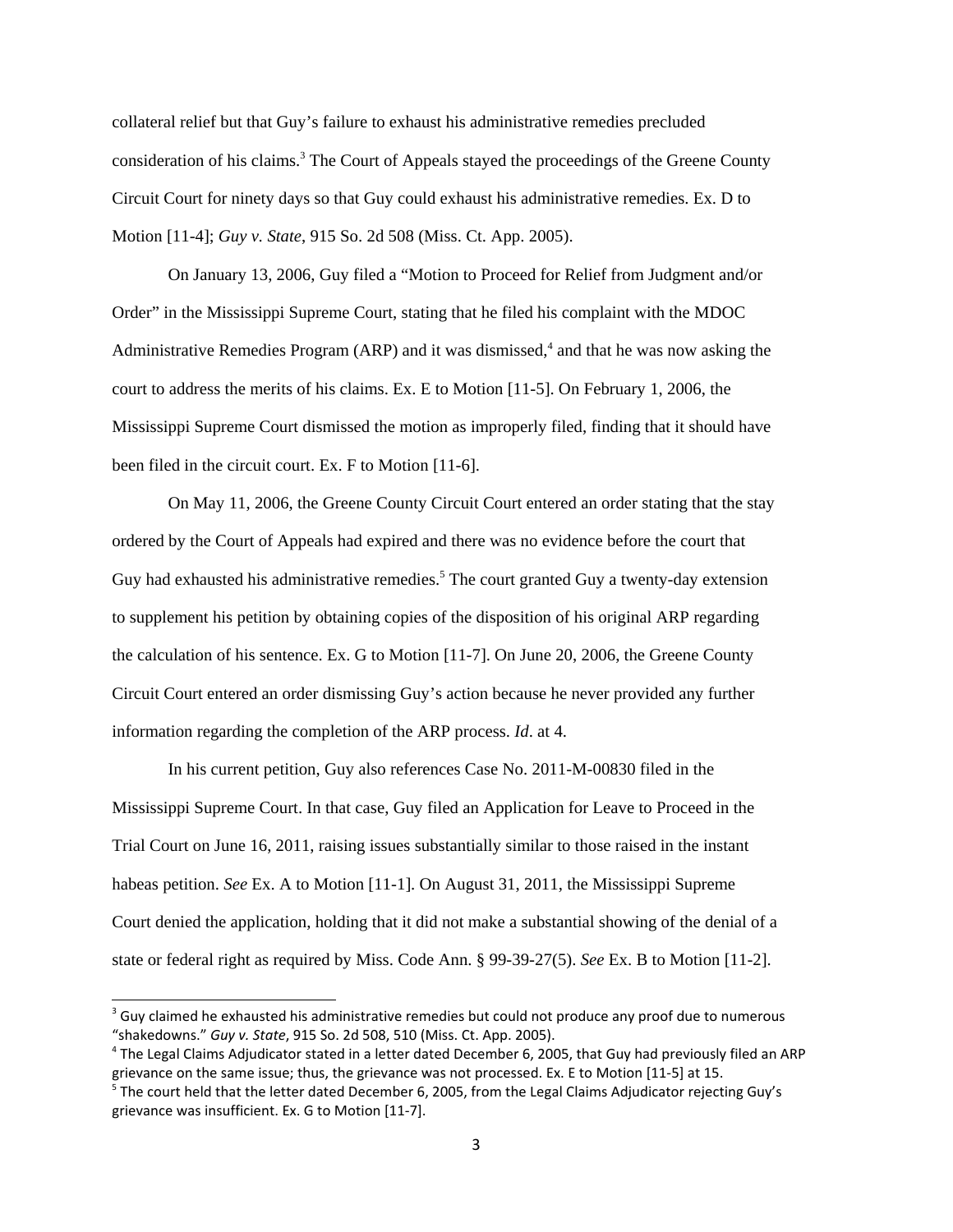The Court has already dismissed the Petitioner's first three grounds as procedurally barred and allowed the Respondent to reply to the remaining grounds that Petitioner cites for habeas relief. The Respondent has submitted his answer, and the Court is now ready to render an opinion on the Petitioner's remaining claims.

#### **II. ANALYSIS**

The Petitioner's claim is subject to the requirements set forth in the Antiterrorism and Effective Death Penalty Act (AEDPA). According to the AEDPA, any "person in custody pursuant to the judgment of a State court" can obtain relief in federal court only if the state court remedies have been exhausted. 28 U.S.C. § 2254(b). In order to fully exhaust the state court remedies the petitioner must allow the "state courts a *fair* opportunity to act on their claims." *O'Sullivan v. Boerckel,* 526 U.S. 838, 844 (1999). This is generally interpreted as presenting the claims to the highest state court in a proper manner. *Mercadel v. Cain,* 139 F.3d 271, 275 (5th Cir. 1999).

If the claims have been exhausted in state court, the AEDPA allows the federal court to grant relief only when the state court decision was "contrary to, or involved an unreasonable application of, clearly established Federal law, as determined by the Supreme Court of the United States." 28 U.S.C. §  $2254(d)(1)$ . Furthermore, as stated in  $2254(d)(1)$ , the Court's review is limited to United States Supreme Court decisions at the time of the state court decision. *Williams v. Taylor*, 529 U.S. 362, 412 (2000). A state court decision can be "contrary to" federal law for two reasons: (1) "if the state court applies a rule that contradicts the governing law set forth in [Supreme Court] cases," or (2) if the state court confronts a set of facts that are materially indistinguishable from a decision of [the Supreme] Court and nevertheless arrives at a result different from [its] precedent." *Id.* at 406. The "unreasonable application" exception is reserved for state court decisions that either identify the correct governing law but misapply it to the case, or fail to identify the correct governing law altogether. *Id.* at 407. An incorrect application of federal law is not enough to warrant reversal. The application of federal law by the state court must be both incorrect *and* unreasonable. *Garcia v. Dretke,* 388 F.3d 496, 500 (5th Cir. 2004). The federal court only reviews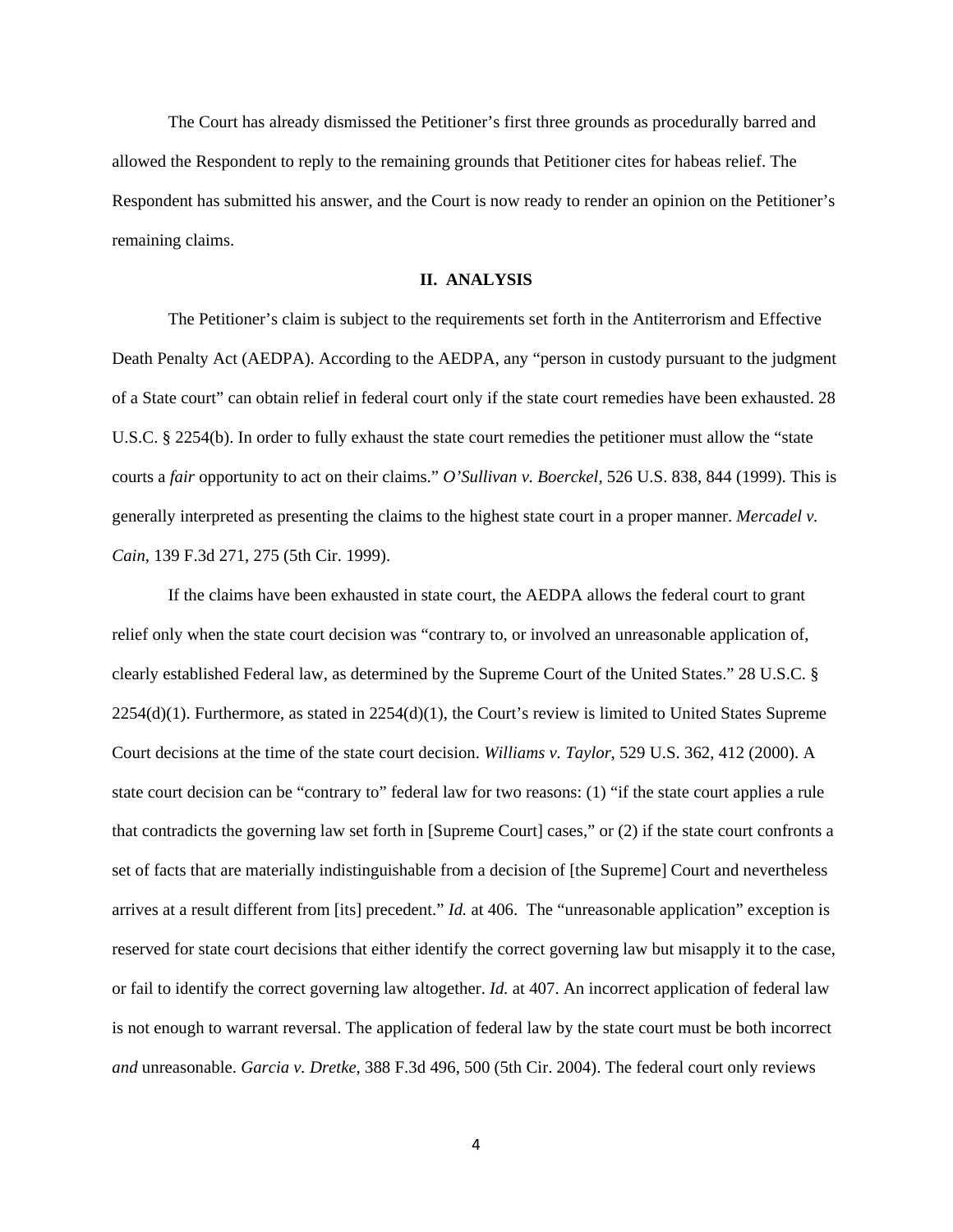the state court's conclusion when determining whether there has been an unreasonable application of federal law, not their process in reaching that decision. *Neal v. Puckett,* 286 F.3d 230, 246 (5th Cir. 2002).

Through the narrow lens of review allowed in such cases, the Petitioner's claim will be considered. The Court will focus on only "federal constitutional issues" that are raised. *Smith v. McCotter,* 786 F.2d 697, 700 (5th Cir. 1986). Having considered the submissions of the parties, the record and applicable law, the Court finds that the Petitioner's claim should be denied.

## **A. Ground Four**

The Court must first determine whether the Petitioner has exhausted his state remedies in a proper manner with respect to this claim. The Petitioner has in fact presented this claim to the Mississippi Supreme Court. On August 31, 2011, the Mississippi Supreme Court denied Petitioner's claim that included what is currently asserted as Ground Four. Exh. D to Response to Petition [27-4]. Because Ground Four was "adjudicated on the merits" by the state's highest court, this Court will review the state court's decision by the standard established in 28 U.S.C. § 2254(d).

In order to properly preserve federalism and comity, a federal habeas court is restricted in its review of a state court decision. A federal habeas court can only review the constitutional issues and the state court's application of federal law. Here, the Petitioner pleads this Court for relief that cannot be granted. The Petitioner argues that the state court has incorrectly applied state law. This argument is deficient for several reasons. First, as mentioned, this Court must refuse to review the state court's application of its own law, lest it become a "super state supreme court." *Skillern v. Estelle,* 720 F.2d 839, 852 (5th Cir. 1983); *Porter v. Estelle,* 709 F.2d 944, 957 (5th Cir. 1983); *Mendiola v. Estelle,* 635 F.2d 487, 491 (5th Cir. 1981); *Houston v. Estelle*, 569 F.2d 372 (5th Cir. 1978); *Martin v. Wainwright*, 428 F.2d 356, 357 (5th Cir. 1970). "A 'mere error of state law' is not a denial of due process." *Rice v. Byrd,* 2008 WL 2891075, at 3 (S.D. Miss June 20, 2008) (*quoting Engle v. Isaac,* 456 U.S. 107, 121 & n. 21 (1982)). Second, even if the Court was to consider the issue, it cannot overturn a state court's decision for being incorrect. The application of law must be incorrect as well as unreasonable to warrant relief. *Garcia,* 388 F.3d at 500.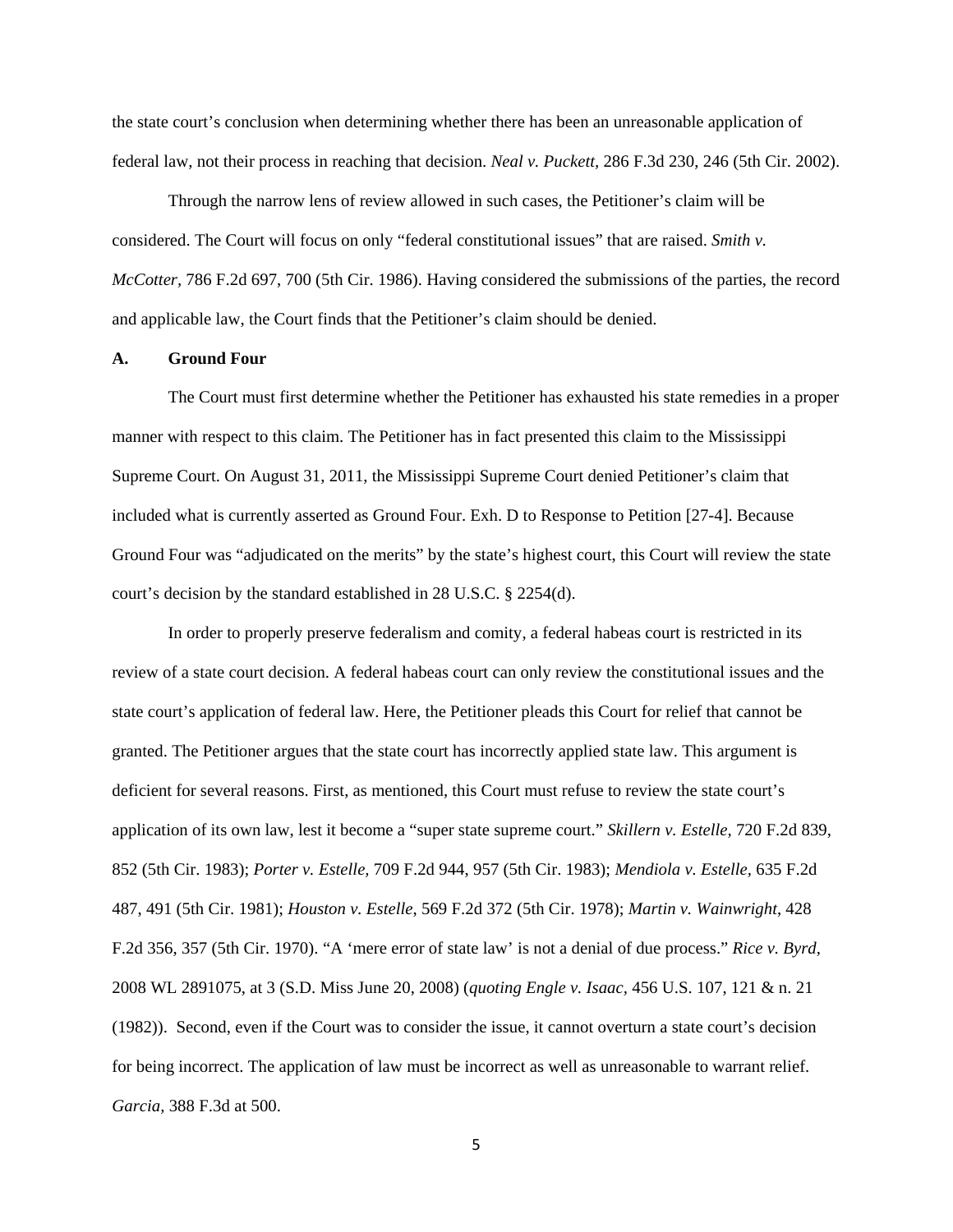For the reason cited above, Petitioner's allegation of Ground Four is denied.

## **B. Grounds Five and Six**

The Petitioner fails to cross the threshold with the issues raised in Grounds Five and Six. Both of these claims are procedurally barred for failure to exhaust the state court remedies, pursuant to 28 U.S.C. § 2254(b). Petitioner did not allow the state court a "fair opportunity to act on [these] claims." *O'Sullivan,* 526 U.S. at 844. Because this Court is the first to see the claims, it cannot proceed to consider the merits.

Grounds Five and Six are unexhausted because the Petitioner failed to properly bring them in state court. Whether the Petitioner's claim has been procedurally barred in state court or simply yet to be exhausted matters not to this Court. To a federal habeas court "there is no substantial difference between nonexhaustion and procedural default." *Magouirk v. Phillips,* 144 F.3d 348, 358 (5th Cir.1998). Claims that have been procedurally defaulted are considered to be "technically exhausted." *Jones v Jones,* 163 F.3d 285, 296 (5th Cir. 1998). The Supreme Court in *Coleman v. Thompson* found that:

"Just as in those cases in which a state prisoner fails to exhaust state remedies, a habeas petitioner who has failed to meet the State's procedural requirements for presenting his federal claims has deprived the state courts of an opportunity to address those claims in the first instance. A habeas petitioner who has defaulted his federal claims in state court meets the technical requirements for exhaustion; there are no state remedies any longer available to him. In the absence of the independent an adequate state ground doctrine in federal habeas, habeas petitioners would be able to avoid the exhaustion requirement by defaulting their federal claims in state court. The independent and adequate state ground doctrine ensures that the States' interest in correcting their own mistakes is respected in all federal habeas cases."

501 U.S. 722, 731 (1991) (internal citations and quotations omitted).

Therefore, the Petitioner cannot submit his claim for review in federal court without first exhausting state court remedies.

Furthermore, the issues raised by the Petitioner in Grounds Five and Six are, once again, issues of state law that should be reserved for resolution by the state court. Had the state court been granted an opportunity to rule on the issue, this Court would respect their determination as comity demands.<sup>6</sup> Consequently, this Court will not grant the Petitioner relief where the state court has not had an

opportunity to do so.

<sup>6</sup> The issue presented does not allege a decision that was "contrary to, or involved an unreasonable application of, clearly established federal law…" 28 U.S.C. § 2254(d)(1). This Court's review is limited to these specific parameters.